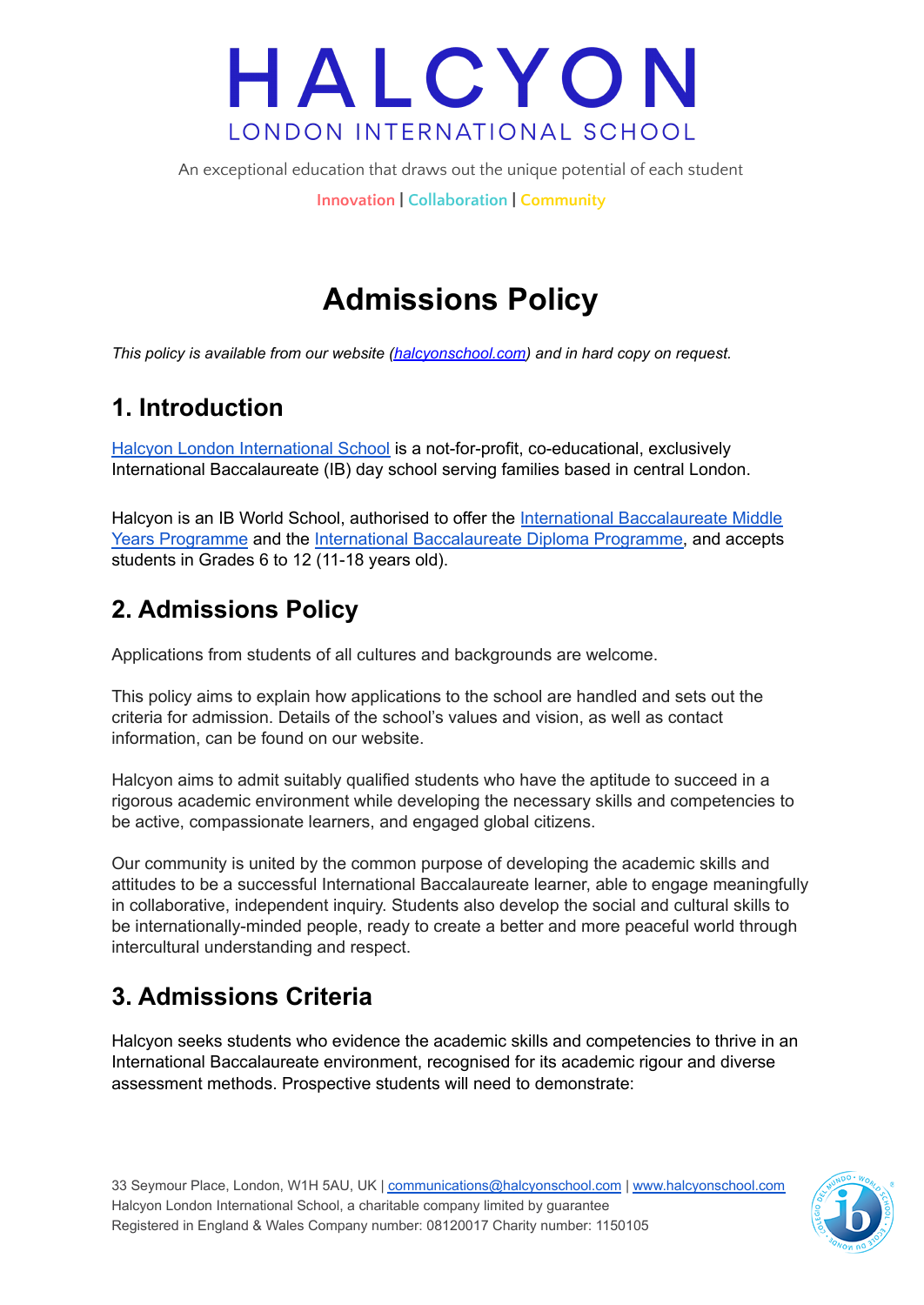An exceptional education that draws out the unique potential of each student

#### **Innovation | Collaboration | Community**

- A. strong academic performance, as determined by school reports, transcripts, references and, if necessary, an indicative assessment at Halcyon;
- B. good *intrapersonal* skills, self-discipline and a curious, independent sense of inquiry;
- C. good *interpersonal* skills the ability to collaborate effectively with peers and adults and to build positive social connections;
- D. positive engagement with extra- or co-curricular activities; and
- E. personal engagement with activities which support the community.

Applicants and their parents should have an active commitment to the International Baccalaureate curriculum, including a commitment to learning an additional language.

In addition

- F. Students must have sufficient English language proficiency to be able to access learning. If needed, this will be assessed through WIDA [testing.](https://wida.wisc.edu/assess/model) The school reserves the right not to admit applicants whose command of English would not allow them to access the curriculum and have a reasonable opportunity for success. (See section 7, below, for support provided within school.)
- G. Applicants for whom there has not been a full, accurate, disclosure of educational records, including all previous psychological/educational testing, will not be considered for admission.

As a day school, Halcyon requires that each student be living with his or her parent/s, or legal guardian, who must be legally resident in the UK throughout their course of study. All applicants must possess an appropriate visa which permits them to study in the UK. Halcyon London International School is a UKVI Child Student Route Sponsor and is able to sponsor visas for suitable applicants who meet the admissions criteria.

The School will not offer a place if, after all reasonable adjustments have been made, the School will not be able to provide adequately or appropriately for the child's physical and educational needs and/or promote the child's well-being.

It is assumed that newly-enrolled students will automatically progress through the School, subject to their meeting the required standards of behaviour and progress.

### **4. Admissions Process**

Full details of the admissions process can be found at <http://halcyonschool.com/admissions-process>.

The school operates a rolling admissions policy - meaning that students may apply and be admitted throughout the year - except in circumstances where places are, or may soon be,

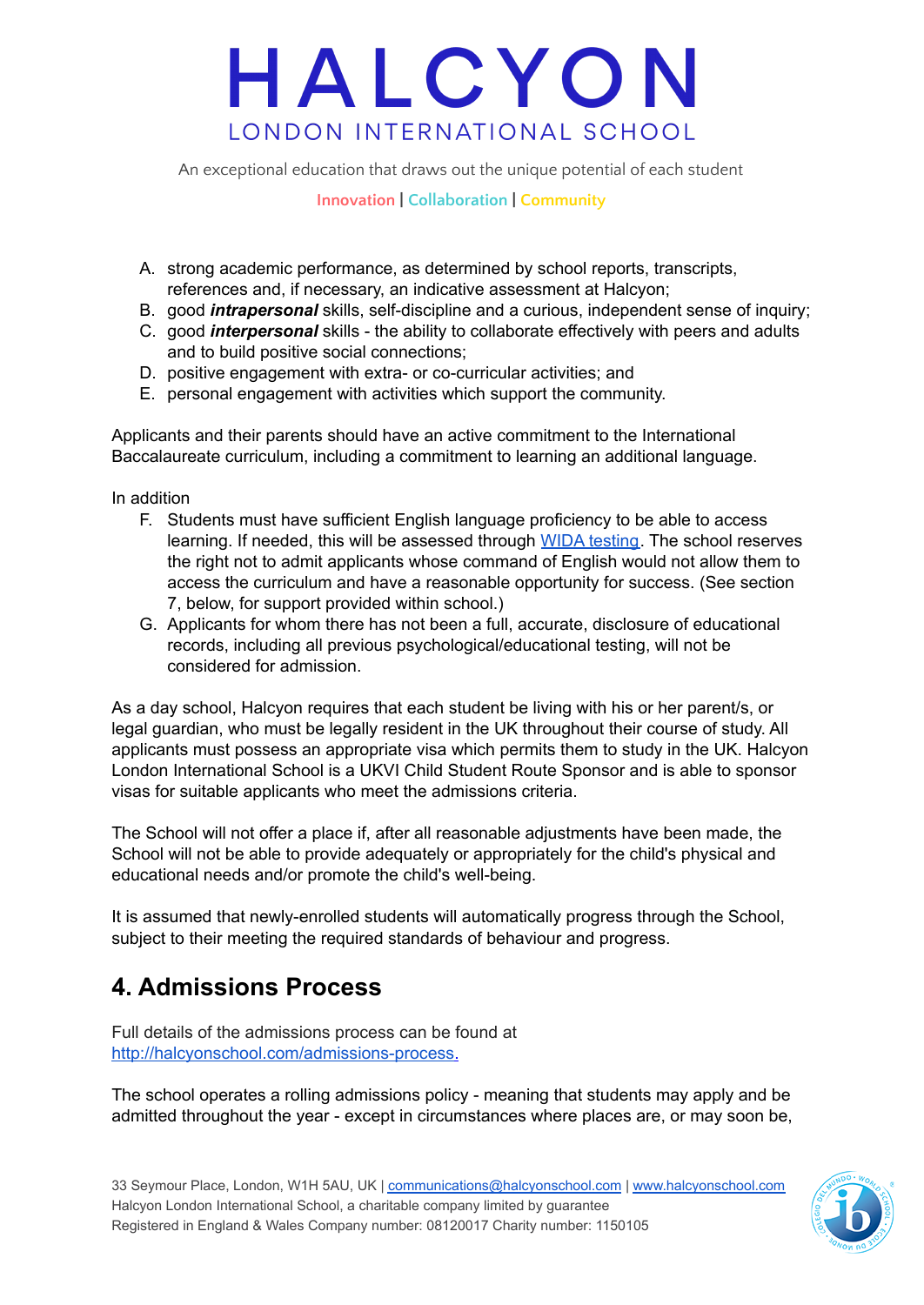An exceptional education that draws out the unique potential of each student

#### **Innovation | Collaboration | Community**

oversubscribed. In these circumstances, the School will notify deadline dates both for the completion of applications and for final admissions' decisions.

The school deals directly with parents/guardians, or those working on the family's behalf, during the admissions process. The school does not pay commissions to agencies.

**Final decisions for admission** are determined by the Admissions Committee whose decision is final. Appeals against admissions' decisions will not be accepted. However, should a parent/guardian wish to make a complaint about the admissions process, they should do so in writing to the Director who will respond in writing outlining a timetable for the next steps in line with our Complaints Procedure.

Once an offer has been made to a student, and the deposit and signed and dated Acceptance Form have been received by the date specified on the Acceptance Form, confirmation of admission will be made.

Completed and current applications will be reviewed in the year (up to 12 months) prior to admission. Applications received prior to that date are considered expressions of interest only.

### **5. Disability and Special Educational Needs**

Halcyon will do all that is reasonable to comply with its legal and moral responsibilities under the Equality Act 2010, in order to accommodate the needs of applicants who have disabilities for which, with reasonable adjustments, the school can cater adequately.

Students with special educational needs who meet the Admissions Criteria will be welcomed, provided Halcyon has sufficient capacity to meet the applicant's needs, and these learning needs can be supported after reasonable adjustments have been made.

Students with physical or medical disabilities will be welcomed, provided they can be reasonably, safely and comfortably accommodated in the building, in off-site facilities, and through the school's timetable after all reasonable adjustments have been made. Consideration will be given in the selection of off-site facilities to best accommodate a student's disability. Parents should know that there is limited wheelchair access to some but not all areas of the school.

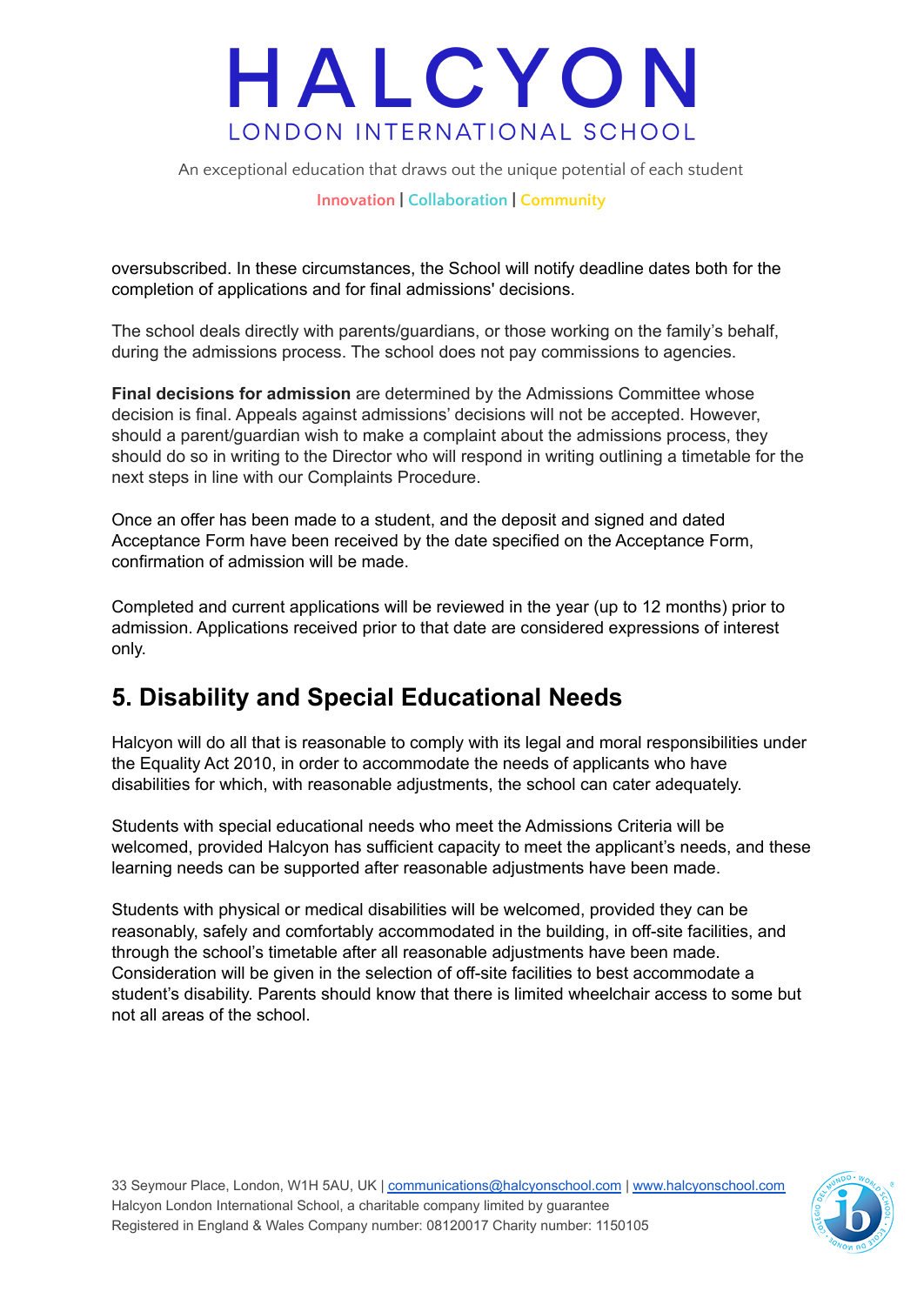An exceptional education that draws out the unique potential of each student

**Innovation | Collaboration | Community**

### **Guidance for Applicants**

At Stage 1 of the admissions process, parents **must** disclose whether their child has any disability or special educational need(s), has been enrolled in any non-standard educational programme, including any wellbeing support or a specific educational support programme. Information provided by parents at Stage 1 of the application process will enable the School to make reasonable adjustments to help the child access the admissions process, including the indicative assessment (if applicable) and attend open days*.*

Once the Admissions Director invites applicants to complete Stage 2 of the application process, parents **must** provide Halcyon with full details of any disability or special educational need(s) pertinent to their child, or whether their child has been enrolled in any non-standard educational programme, including any wellbeing support or a specific educational support programme. This should include any educational psychologist's or social-emotional evaluation. If no such evaluation is available, the school will require parents to provide an independent educational psychologist's report before moving forward with the admissions process.

The school requires this information so that the Admissions Committee can make an informed assessment of a student's learning needs and consult with teachers and parents to determine

- A. the school's ability to cater adequately for the student, should an offer of a place be made; and
- B. any possible adjustments which might reasonably be made to ensure that the curriculum would be accessible to the student, should an offer of a place be made.

Applicants with medical or physical disabilities may be required to submit an independent medical report outlining the accommodations that would be required of the school.

## **6. English Language Learners**

If the applicant's English language skills are not proficient to access the mainstream curriculum, Halcyon provides an English Plus support programme. The programme will meet the needs of students who

A. have at least a working proficiency in English, as assessed through WIDA testing; and